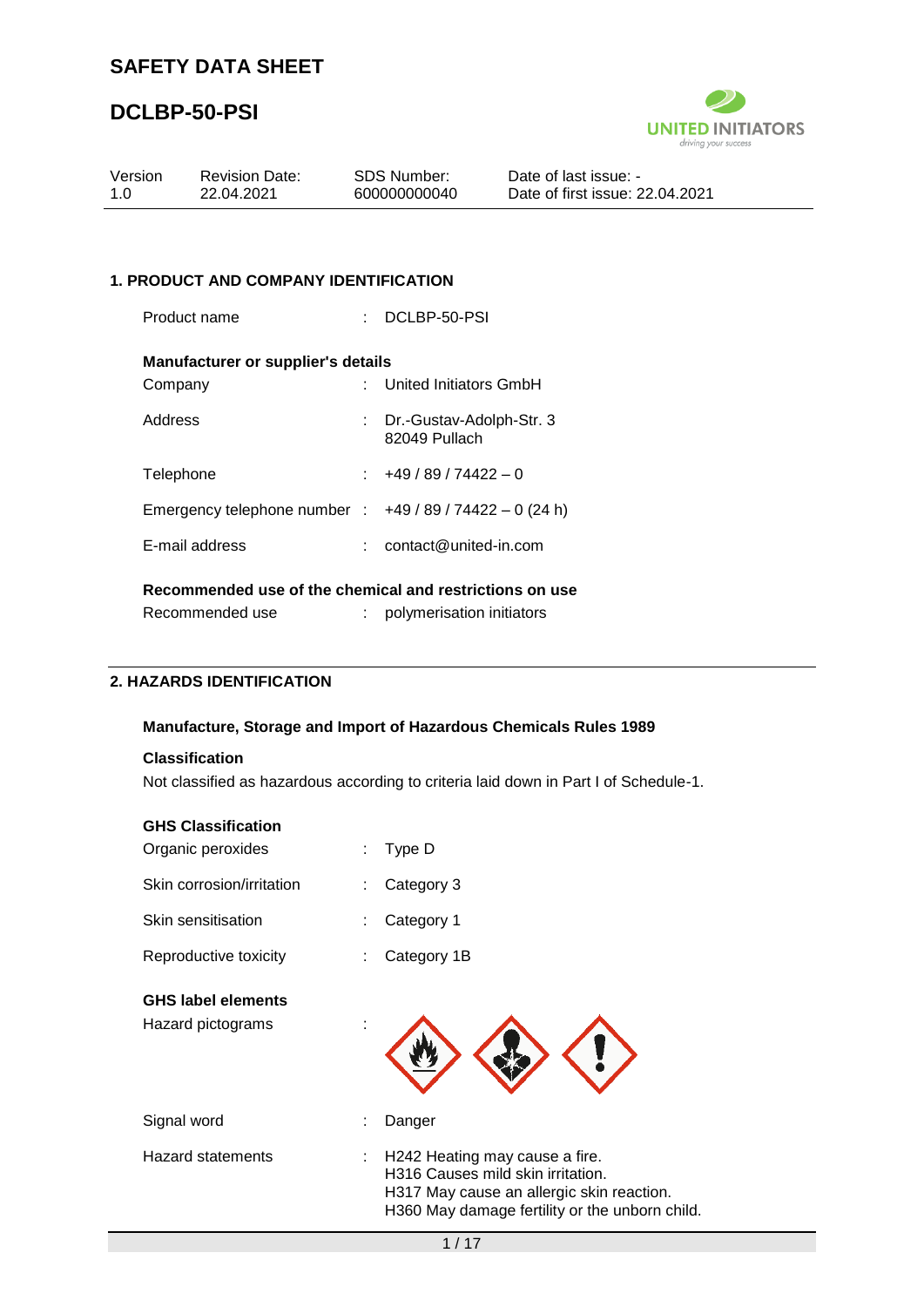

| Version<br>1.0 | <b>Revision Date:</b><br>22.04.2021                                |   | <b>SDS Number:</b><br>600000000040               | Date of last issue: -<br>Date of first issue: 22.04.2021                                                                                                                                                                                                                                                                                                                                                                                                                                                                     |
|----------------|--------------------------------------------------------------------|---|--------------------------------------------------|------------------------------------------------------------------------------------------------------------------------------------------------------------------------------------------------------------------------------------------------------------------------------------------------------------------------------------------------------------------------------------------------------------------------------------------------------------------------------------------------------------------------------|
|                |                                                                    |   |                                                  |                                                                                                                                                                                                                                                                                                                                                                                                                                                                                                                              |
|                | Precautionary statements                                           | ÷ | <b>Prevention:</b><br>the workplace.             | P203 Obtain, read and follow all safety instructions before use.<br>P210 Keep away from heat, hot surfaces, sparks, open flames<br>and other ignition sources. No smoking.<br>P234 Keep only in original packaging.<br>P240 Ground and bond container and receiving equipment.<br>P261 Avoid breathing dust/ fume/ gas/ mist/ vapours/ spray.<br>P272 Contaminated work clothing should not be allowed out of<br>P280 Wear protective gloves/ protective clothing/ eye protec-<br>tion/ face protection/ hearing protection. |
|                |                                                                    |   | <b>Response:</b><br>reuse.                       | P302 + P352 IF ON SKIN: Wash with plenty of water.<br>P318 IF exposed or concerned, get medical advice.<br>P333 + P317 If skin irritation or rash occurs: Get medical help.<br>P362 + P364 Take off contaminated clothing and wash it before<br>P370 + P378 In case of fire: Use water spray, alcohol-resistant<br>foam, dry chemical or carbon dioxide to extinguish.                                                                                                                                                       |
|                |                                                                    |   | Storage:<br>P403<br>P405<br>P410<br>P411<br>P420 | Store in a well-ventilated place.<br>Store locked up.<br>Protect from sunlight.<br>Store at temperatures not exceeding 30 °C/86 °F.<br>Store separately.                                                                                                                                                                                                                                                                                                                                                                     |
|                |                                                                    |   | Disposal:<br>disposal plant.                     | P501 Dispose of contents/ container to an approved waste                                                                                                                                                                                                                                                                                                                                                                                                                                                                     |
|                | Other hazards which do not result in classification<br>None known. |   |                                                  |                                                                                                                                                                                                                                                                                                                                                                                                                                                                                                                              |
|                | 3. COMPOSITION/INFORMATION ON INGREDIENTS                          |   |                                                  |                                                                                                                                                                                                                                                                                                                                                                                                                                                                                                                              |
|                | Substance / Mixture                                                |   | <b>Mixture</b>                                   |                                                                                                                                                                                                                                                                                                                                                                                                                                                                                                                              |
|                | Chemical nature                                                    |   | Organic Peroxide<br>paste                        |                                                                                                                                                                                                                                                                                                                                                                                                                                                                                                                              |
|                | <b>Components</b>                                                  |   |                                                  |                                                                                                                                                                                                                                                                                                                                                                                                                                                                                                                              |

| Chemical name                      | CAS-No.  | Concentration (%<br>W/W |
|------------------------------------|----------|-------------------------|
| Bis-(2,4-dichlorobenzoyl) peroxide | 133-14-2 | $>= 45 - 50$            |

#### **4. FIRST AID MEASURES**

General advice : Move out of dangerous area.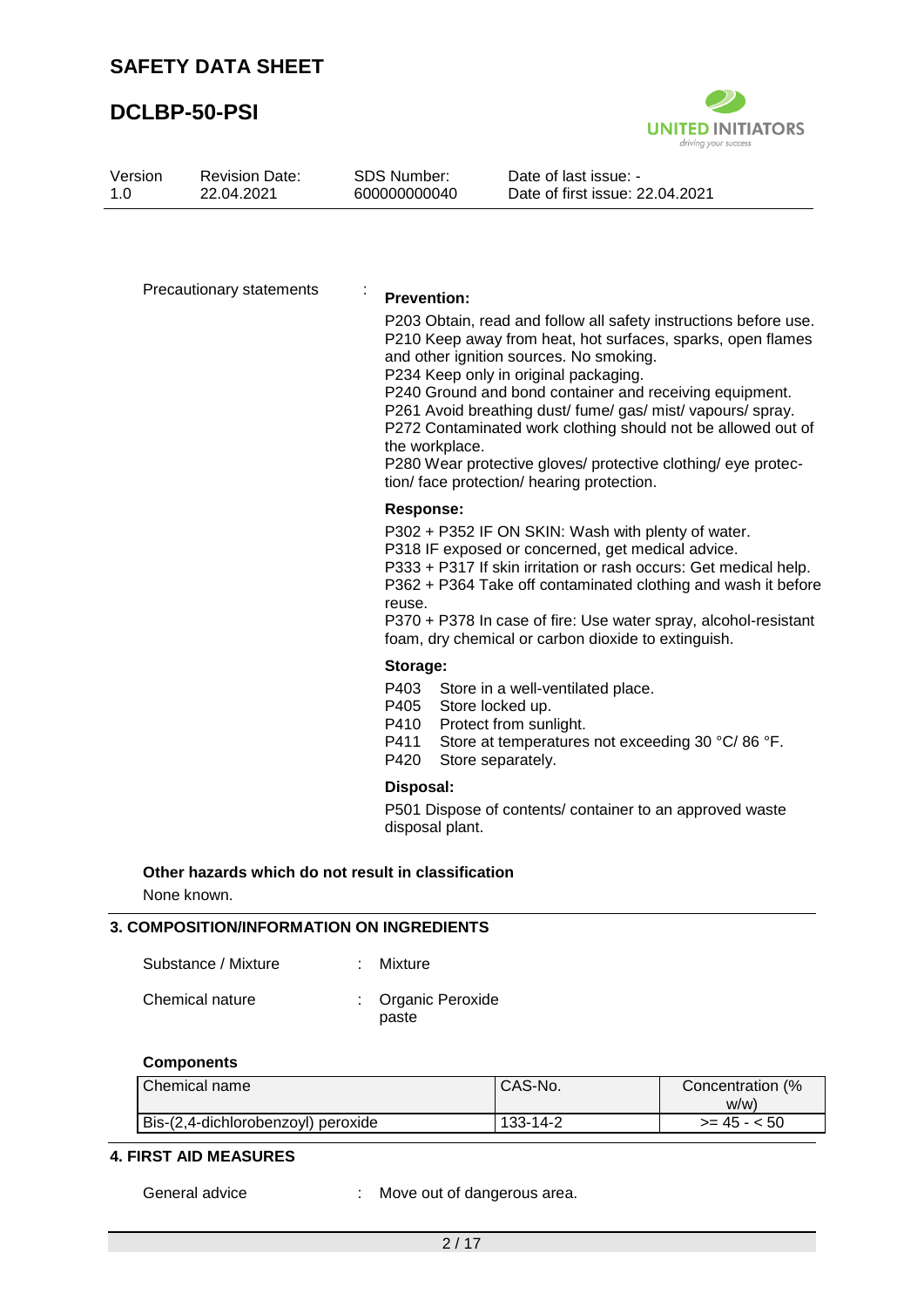

| Version<br>1.0 |                        | <b>Revision Date:</b><br>22.04.2021                    |    | <b>SDS Number:</b><br>600000000040                                                                                                                                                                                                                | Date of last issue: -<br>Date of first issue: 22.04.2021                                                                                                                                                               |
|----------------|------------------------|--------------------------------------------------------|----|---------------------------------------------------------------------------------------------------------------------------------------------------------------------------------------------------------------------------------------------------|------------------------------------------------------------------------------------------------------------------------------------------------------------------------------------------------------------------------|
|                |                        |                                                        |    |                                                                                                                                                                                                                                                   |                                                                                                                                                                                                                        |
|                |                        |                                                        |    | Do not leave the victim unattended.<br>Call a physician immediately.                                                                                                                                                                              | Show this safety data sheet to the doctor in attendance.                                                                                                                                                               |
|                | If inhaled             |                                                        |    | advice.                                                                                                                                                                                                                                           | If unconscious, place in recovery position and seek medical<br>If symptoms persist, call a physician.<br>If breathed in, move person into fresh air.                                                                   |
|                |                        | In case of skin contact                                | ÷  | and shoes.<br>If on skin, rinse well with water.<br>If on clothes, remove clothes.                                                                                                                                                                | In case of contact, immediately flush skin with plenty of water<br>for at least 15 minutes while removing contaminated clothing<br>Wash contaminated clothing before re-use.<br>If symptoms persist, call a physician. |
|                | In case of eye contact |                                                        | ÷  | In the case of contact with eyes, rinse immediately with plenty<br>of water and seek medical advice.<br>Remove contact lenses.<br>Protect unharmed eye.<br>Keep eye wide open while rinsing.<br>If eye irritation persists, consult a specialist. |                                                                                                                                                                                                                        |
|                | If swallowed           |                                                        |    | Keep respiratory tract clear.<br>Call a physician immediately.<br>Rinse mouth thoroughly with water.                                                                                                                                              |                                                                                                                                                                                                                        |
|                | delayed                | Most important symptoms<br>and effects, both acute and | t. | Causes mild skin irritation.<br>May cause an allergic skin reaction.                                                                                                                                                                              | May damage fertility or the unborn child.                                                                                                                                                                              |
|                |                        | Protection of first-aiders                             |    |                                                                                                                                                                                                                                                   | First Aid responders should pay attention to self-protection<br>and use the recommended protective clothing                                                                                                            |
|                |                        | Notes to physician                                     |    |                                                                                                                                                                                                                                                   | Treat symptomatically and supportively.                                                                                                                                                                                |
|                |                        | <b>5. FIREFIGHTING MEASURES</b>                        |    |                                                                                                                                                                                                                                                   |                                                                                                                                                                                                                        |
|                |                        | Suitable extinguishing media                           |    | Water spray jet<br>Alcohol-resistant foam<br>Carbon dioxide (CO2)<br>Dry chemical                                                                                                                                                                 |                                                                                                                                                                                                                        |
|                | media                  | Unsuitable extinguishing                               |    | High volume water jet                                                                                                                                                                                                                             |                                                                                                                                                                                                                        |
|                | fighting               | Specific hazards during fire-                          |    | may auto-ignite.                                                                                                                                                                                                                                  | Contact with incompatible materials or exposure to tempera-<br>tures exceeding SADT may result in a self-accelerating de-<br>composition reaction with release of flammable vapors which                               |

The product burns violently.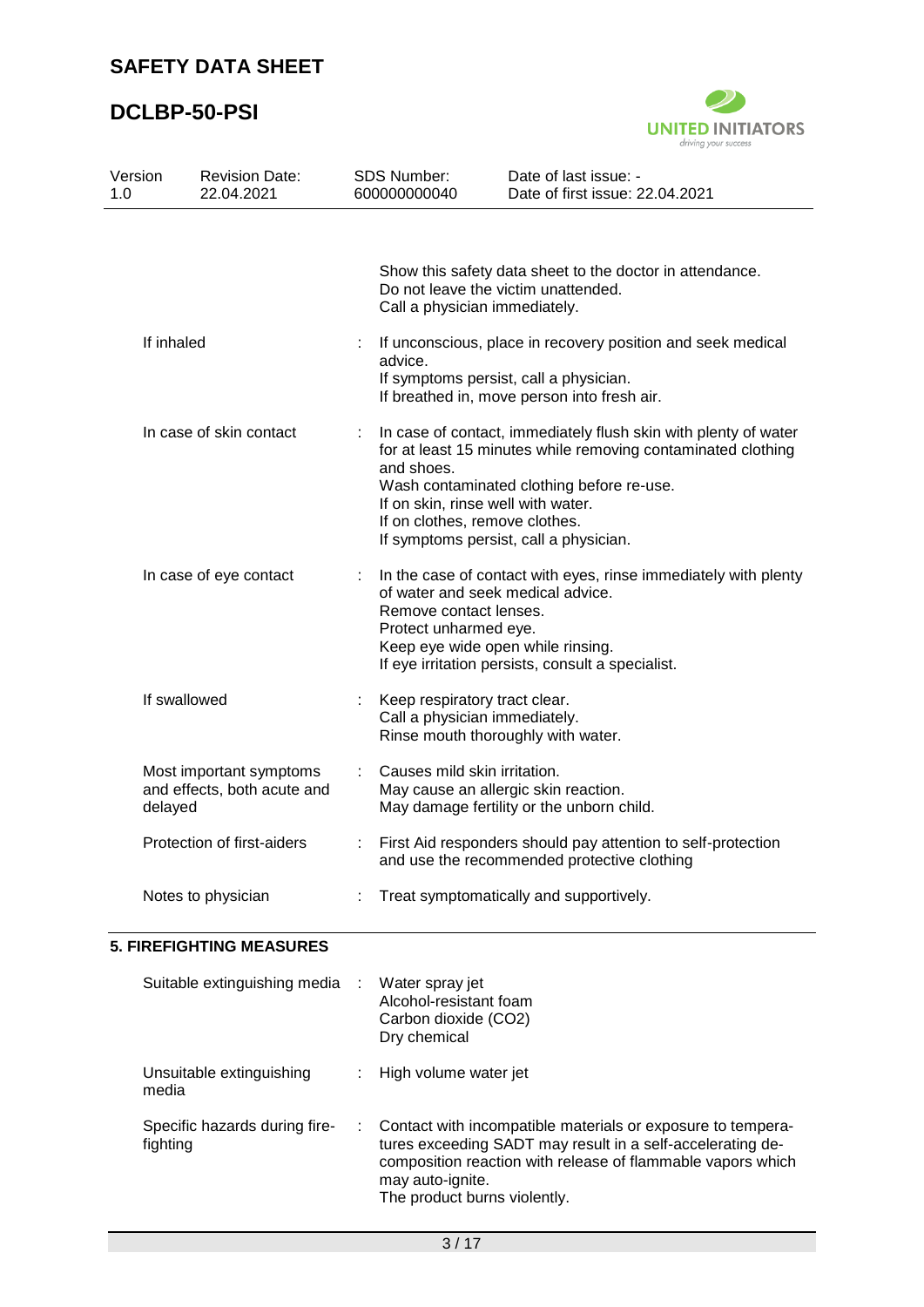

| Version<br>1.0 |     | <b>Revision Date:</b><br>22.04.2021                |   | <b>SDS Number:</b><br>600000000040            | Date of last issue: -<br>Date of first issue: 22.04.2021                                                                                                                                                                                                                                                                                                                                                                                                                                                                                  |
|----------------|-----|----------------------------------------------------|---|-----------------------------------------------|-------------------------------------------------------------------------------------------------------------------------------------------------------------------------------------------------------------------------------------------------------------------------------------------------------------------------------------------------------------------------------------------------------------------------------------------------------------------------------------------------------------------------------------------|
|                | ods | Specific extinguishing meth-                       | ÷ | water.<br>must not be discharged into drains. | Flash back possible over considerable distance.<br>Vapours may form explosive mixtures with air.<br>The product will float on water and can be reignited on surface<br>Cool closed containers exposed to fire with water spray.<br>Collect contaminated fire extinguishing water separately. This<br>Fire residues and contaminated fire extinguishing water must<br>be disposed of in accordance with local regulations.<br>Use extinguishing measures that are appropriate to local cir-<br>cumstances and the surrounding environment. |
|                |     |                                                    |   | fire.<br>SO.                                  | Do not use a solid water stream as it may scatter and spread<br>Remove undamaged containers from fire area if it is safe to do<br>Use water spray to cool unopened containers.                                                                                                                                                                                                                                                                                                                                                            |
|                |     | Special protective equipment :<br>for firefighters |   | essary.                                       | Wear self-contained breathing apparatus for firefighting if nec-<br>Use personal protective equipment.                                                                                                                                                                                                                                                                                                                                                                                                                                    |

### **6. ACCIDENTAL RELEASE MEASURES**

| Personal precautions, protec- :<br>tive equipment and emer-<br>gency procedures | Use personal protective equipment.<br>Avoid dust formation.<br>Avoid breathing dust.<br>Remove all sources of ignition.<br>Follow safe handling advice and personal protective equip-<br>ment recommendations.<br>Never return spills in original containers for re-use.<br>Treat recovered material as described in the section "Disposal<br>considerations".                                                                                                                                                                             |
|---------------------------------------------------------------------------------|--------------------------------------------------------------------------------------------------------------------------------------------------------------------------------------------------------------------------------------------------------------------------------------------------------------------------------------------------------------------------------------------------------------------------------------------------------------------------------------------------------------------------------------------|
| Environmental precautions                                                       | Prevent product from entering drains.<br>Prevent further leakage or spillage if safe to do so.<br>If the product contaminates rivers and lakes or drains inform<br>respective authorities.                                                                                                                                                                                                                                                                                                                                                 |
| Methods and materials for<br>containment and cleaning up                        | Contact with incompatible substances can cause decomposi-<br>tion at or below SADT.<br>Clear spills immediately.<br>Suppress (knock down) gases/vapours/mists with a water<br>spray jet.<br>To clean the floor and all objects contaminated by this materi-<br>al, use plenty of water.<br>Soak up with inert absorbent material.<br>Isolate waste and do not reuse.<br>Non-sparking tools should be used.<br>Local or national regulations may apply to releases and dis-<br>posal of this material, as well as those materials and items |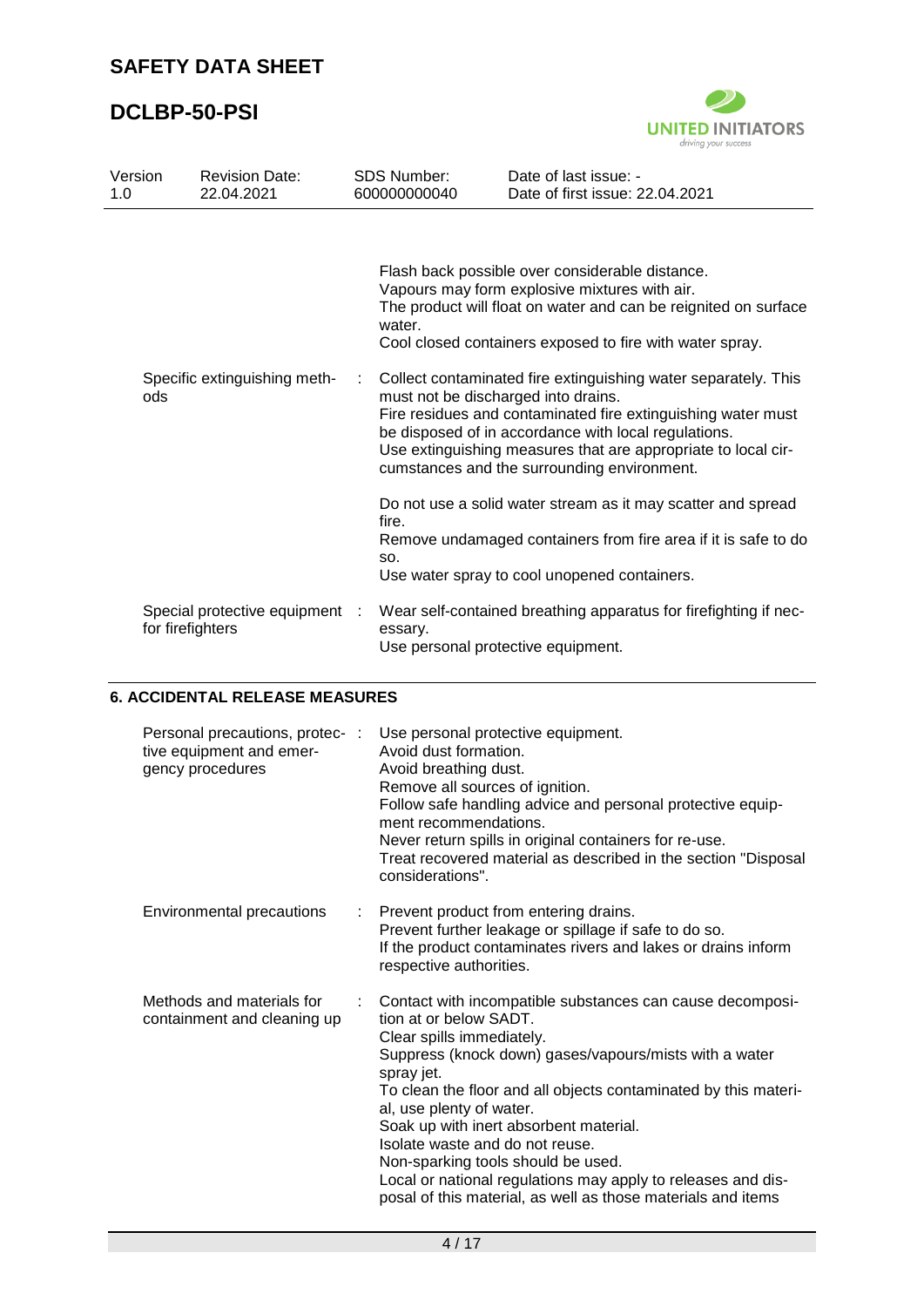

| Version<br>1.0 | <b>Revision Date:</b><br>22.04.2021                |   | SDS Number:<br>600000000040                                                                                                                             | Date of last issue: -<br>Date of first issue: 22.04.2021                                                                                                                                                                                                                                                                                                                                                                                                                                                                                                                                                                                                                                                                                  |
|----------------|----------------------------------------------------|---|---------------------------------------------------------------------------------------------------------------------------------------------------------|-------------------------------------------------------------------------------------------------------------------------------------------------------------------------------------------------------------------------------------------------------------------------------------------------------------------------------------------------------------------------------------------------------------------------------------------------------------------------------------------------------------------------------------------------------------------------------------------------------------------------------------------------------------------------------------------------------------------------------------------|
|                |                                                    |   |                                                                                                                                                         | employed in the cleanup of releases. You will need to deter-<br>mine which regulations are applicable.                                                                                                                                                                                                                                                                                                                                                                                                                                                                                                                                                                                                                                    |
|                | <b>7. HANDLING AND STORAGE</b>                     |   |                                                                                                                                                         |                                                                                                                                                                                                                                                                                                                                                                                                                                                                                                                                                                                                                                                                                                                                           |
|                | <b>Technical measures</b>                          |   |                                                                                                                                                         | See Engineering measures under EXPOSURE<br>CONTROLS/PERSONAL PROTECTION section.                                                                                                                                                                                                                                                                                                                                                                                                                                                                                                                                                                                                                                                          |
|                | Advice on protection against<br>fire and explosion | ÷ | Avoid dust formation.<br>is formed.                                                                                                                     | Provide appropriate exhaust ventilation at places where dust<br>Keep away from heat and sources of ignition.<br>Use only explosion-proof equipment.<br>Keep away from combustible material.                                                                                                                                                                                                                                                                                                                                                                                                                                                                                                                                               |
|                | Advice on safe handling                            |   | Do not swallow.<br>Do not breathe vapours/dust.<br>originally removed.<br>Avoid confinement.<br>plication area.<br>used.<br>Protect from contamination. | Avoid exposure - obtain special instructions before use.<br>Avoid contact with skin and eyes.<br>Take precautionary measures against static discharges.<br>Never return any product to the container from which it was<br>Provide sufficient air exchange and/or exhaust in work rooms.<br>Keep away from heat, hot surfaces, sparks, open flames and<br>other ignition sources. No smoking.<br>Smoking, eating and drinking should be prohibited in the ap-<br>Wash thoroughly after handling.<br>For personal protection see section 8.<br>Persons susceptible to skin sensitisation problems or asthma,<br>allergies, chronic or recurrent respiratory disease should not<br>be employed in any process in which this mixture is being |
|                | Conditions for safe storage                        |   | Store in original container.                                                                                                                            | Avoid impurities (e.g. rust, dust, ash), risk of decomposition.<br>Electrical installations / working materials must comply with<br>the technological safety standards.<br>Containers which are opened must be carefully resealed and<br>kept upright to prevent leakage.<br>Keep containers tightly closed in a cool, well-ventilated place.<br>Store in accordance with the particular national regulations.                                                                                                                                                                                                                                                                                                                            |
|                | Materials to avoid                                 |   | other reducing substances.                                                                                                                              | Keep away from strong acids, bases, heavy metal salts and                                                                                                                                                                                                                                                                                                                                                                                                                                                                                                                                                                                                                                                                                 |
| perature       | Recommended storage tem-                           | ÷ | $5 - 30 °C$                                                                                                                                             |                                                                                                                                                                                                                                                                                                                                                                                                                                                                                                                                                                                                                                                                                                                                           |
|                | Further information on stor-                       |   |                                                                                                                                                         | No decomposition if stored normally.                                                                                                                                                                                                                                                                                                                                                                                                                                                                                                                                                                                                                                                                                                      |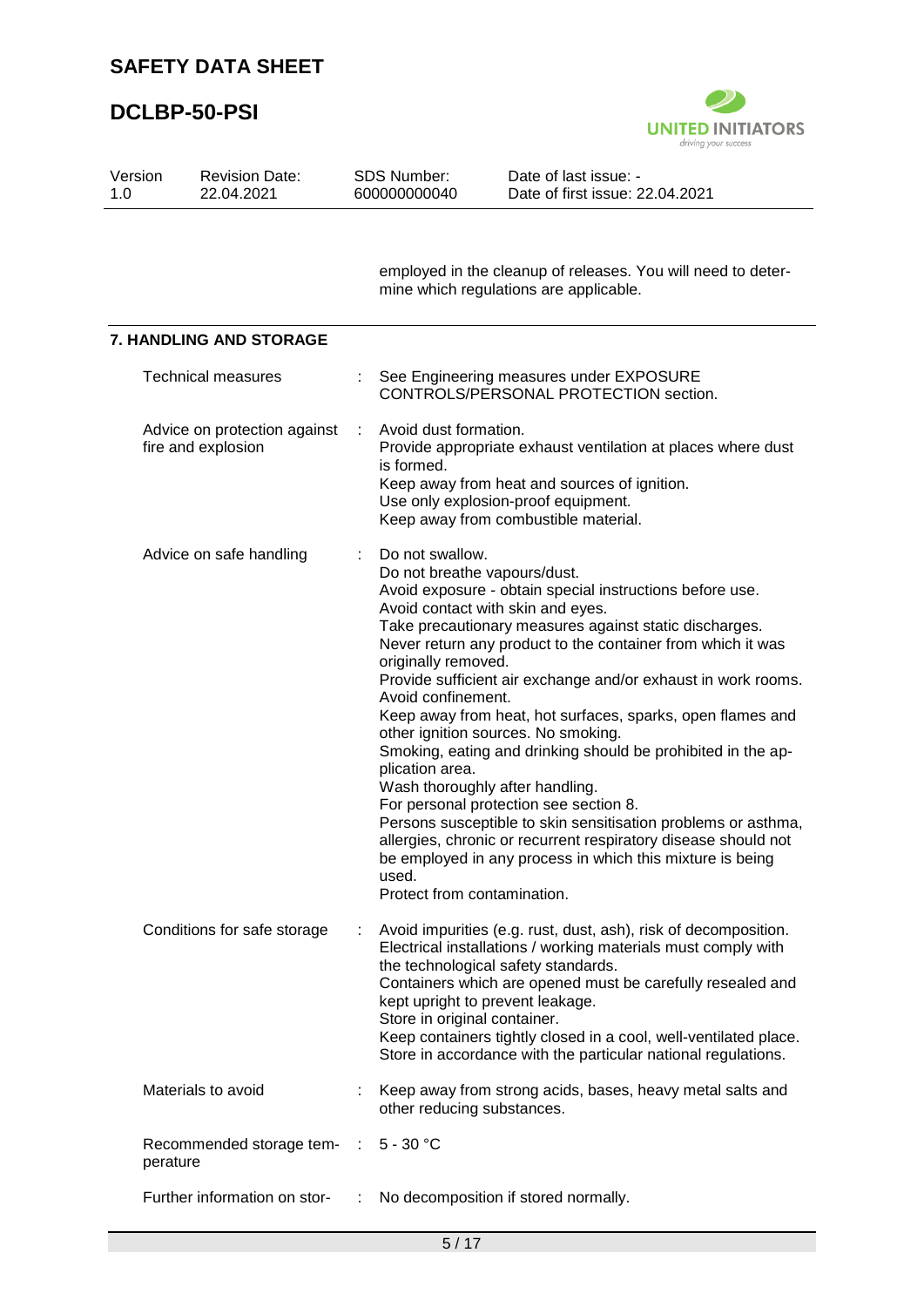### **DCLBP-50-PSI**



|                |                                                                      |    |                                                             | driving your success                                                                                                                                                                                                                                                                                                                                                             |
|----------------|----------------------------------------------------------------------|----|-------------------------------------------------------------|----------------------------------------------------------------------------------------------------------------------------------------------------------------------------------------------------------------------------------------------------------------------------------------------------------------------------------------------------------------------------------|
| Version<br>1.0 | <b>Revision Date:</b><br>22.04.2021                                  |    | <b>SDS Number:</b><br>600000000040                          | Date of last issue: -<br>Date of first issue: 22.04.2021                                                                                                                                                                                                                                                                                                                         |
|                |                                                                      |    |                                                             |                                                                                                                                                                                                                                                                                                                                                                                  |
|                | age stability                                                        |    |                                                             |                                                                                                                                                                                                                                                                                                                                                                                  |
|                | <b>8. EXPOSURE CONTROLS/PERSONAL PROTECTION</b>                      |    |                                                             |                                                                                                                                                                                                                                                                                                                                                                                  |
|                | <b>Components with workplace control parameters</b>                  |    |                                                             |                                                                                                                                                                                                                                                                                                                                                                                  |
|                | Contains no substances with occupational exposure limit values.      |    |                                                             |                                                                                                                                                                                                                                                                                                                                                                                  |
|                | <b>Engineering measures</b>                                          | ÷. |                                                             | Minimize workplace exposure concentrations.                                                                                                                                                                                                                                                                                                                                      |
|                | Personal protective equipment                                        |    |                                                             |                                                                                                                                                                                                                                                                                                                                                                                  |
|                | Respiratory protection                                               | ÷. | approved filter.                                            | In the case of dust or aerosol formation use respirator with an                                                                                                                                                                                                                                                                                                                  |
|                | Filter type                                                          |    | Filter type P                                               |                                                                                                                                                                                                                                                                                                                                                                                  |
|                | Hand protection<br>Material<br>Break through time<br>Glove thickness |    | Nitrile rubber<br>480 min<br>$0.2$ mm                       |                                                                                                                                                                                                                                                                                                                                                                                  |
|                | Remarks                                                              |    |                                                             | Choose gloves to protect hands against chemicals depending<br>on the concentration and quantity of the hazardous sub-<br>stance and specific to place of work. For special applications,<br>we recommend clarifying the resistance to chemicals of the<br>aforementioned protective gloves with the glove manufactur-<br>er. Wash hands before breaks and at the end of workday. |
|                | Eye protection                                                       |    | Tightly fitting safety goggles<br>the workstation location. | Please wear suitable protective goggles. Also wear face pro-<br>tection if there is a splash hazard.<br>Ensure that eyewash stations and safety showers are close to                                                                                                                                                                                                             |
|                | Skin and body protection                                             |    | tial.                                                       | Select appropriate protective clothing based on chemical re-<br>sistance data and an assessment of the local exposure poten-                                                                                                                                                                                                                                                     |
|                | Hygiene measures                                                     |    | When using do not smoke.<br>product.                        | Keep away from food and drink.<br>When using do not eat or drink.<br>Wash hands before breaks and immediately after handling the                                                                                                                                                                                                                                                 |

### **9. PHYSICAL AND CHEMICAL PROPERTIES**

| Appearance |  | paste |
|------------|--|-------|
|------------|--|-------|

Colour : white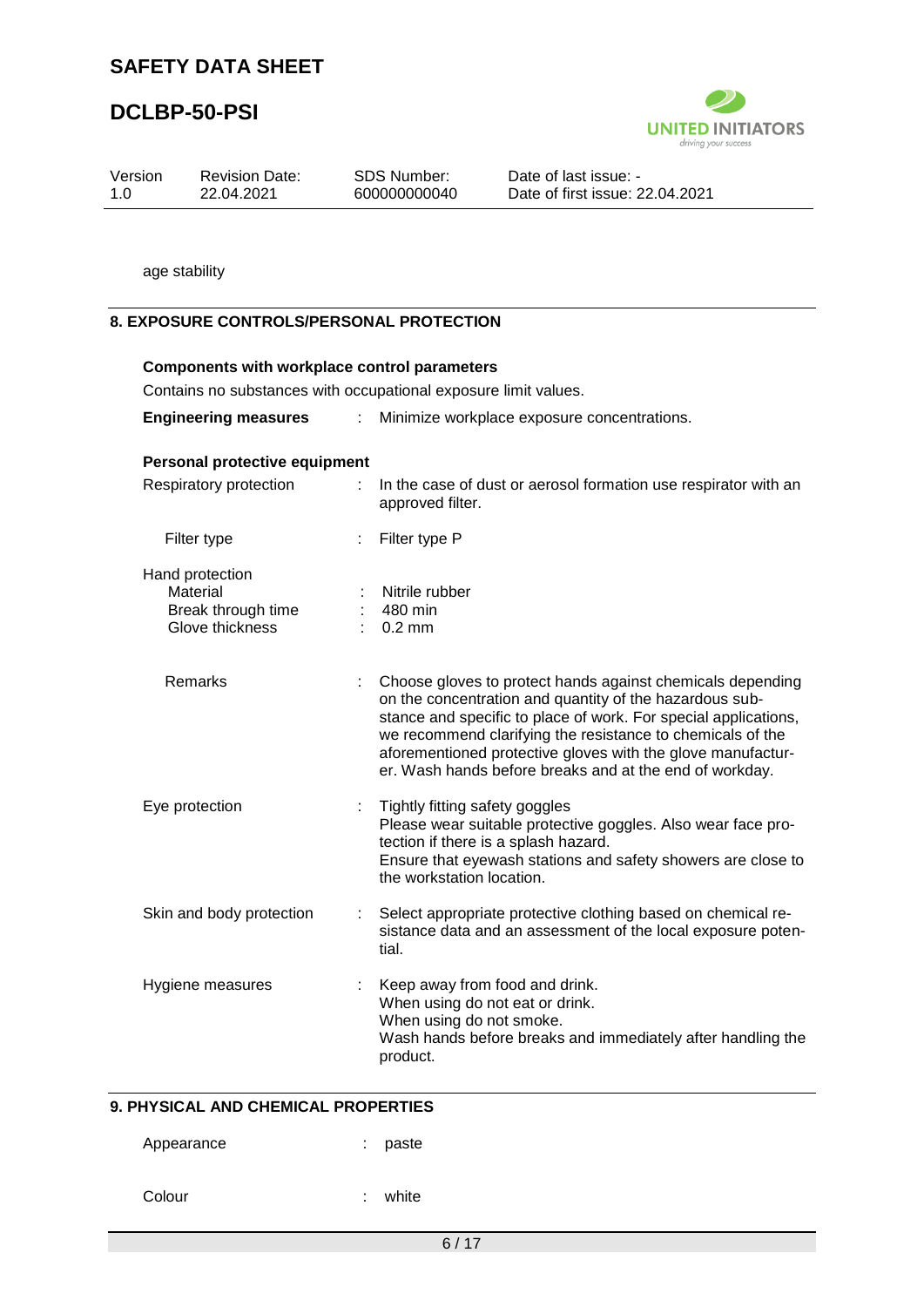

|                                    |                  | Date of last issue: -<br>Date of first issue: 22.04.2021                                                                                                                                                                                                                                                                                                                            |
|------------------------------------|------------------|-------------------------------------------------------------------------------------------------------------------------------------------------------------------------------------------------------------------------------------------------------------------------------------------------------------------------------------------------------------------------------------|
|                                    |                  |                                                                                                                                                                                                                                                                                                                                                                                     |
|                                    |                  |                                                                                                                                                                                                                                                                                                                                                                                     |
|                                    | mild             |                                                                                                                                                                                                                                                                                                                                                                                     |
|                                    |                  |                                                                                                                                                                                                                                                                                                                                                                                     |
| ÷                                  |                  |                                                                                                                                                                                                                                                                                                                                                                                     |
|                                    |                  |                                                                                                                                                                                                                                                                                                                                                                                     |
|                                    |                  | Decomposition: Decomposes below the boiling point.                                                                                                                                                                                                                                                                                                                                  |
|                                    |                  |                                                                                                                                                                                                                                                                                                                                                                                     |
|                                    |                  |                                                                                                                                                                                                                                                                                                                                                                                     |
|                                    | Not applicable   |                                                                                                                                                                                                                                                                                                                                                                                     |
|                                    |                  | The substance or mixture is not classified as self heating.                                                                                                                                                                                                                                                                                                                         |
| Upper explosion limit / Upper<br>t |                  |                                                                                                                                                                                                                                                                                                                                                                                     |
| Lower explosion limit / Lower<br>÷ |                  |                                                                                                                                                                                                                                                                                                                                                                                     |
|                                    |                  |                                                                                                                                                                                                                                                                                                                                                                                     |
|                                    |                  |                                                                                                                                                                                                                                                                                                                                                                                     |
|                                    | 1.212 (20 $°C$ ) |                                                                                                                                                                                                                                                                                                                                                                                     |
|                                    |                  |                                                                                                                                                                                                                                                                                                                                                                                     |
|                                    |                  |                                                                                                                                                                                                                                                                                                                                                                                     |
|                                    |                  |                                                                                                                                                                                                                                                                                                                                                                                     |
| Self-Accelerating decomposi-       | 60 °C            | SADT-Self Accelerating Decomposition Temperature. Lowest<br>temperature at which the tested package size will undergo a<br>self-accelerating decomposition reaction.                                                                                                                                                                                                                |
|                                    |                  |                                                                                                                                                                                                                                                                                                                                                                                     |
|                                    |                  |                                                                                                                                                                                                                                                                                                                                                                                     |
|                                    |                  | SDS Number:<br>600000000040<br>No data available<br>No data available<br>No data available<br>No data available<br>No data available<br>No data available<br>No data available<br>< $0.00001$ hPa (25 °C)<br>No data available<br>1.2 g/cm3 (20 °C)<br>< $0.001$ g/l insoluble (20 °C)<br>log Pow: 6 (20 °C)<br>Method: UN-Test H.4<br>4,000,000 mPa.s (20 °C)<br>No data available |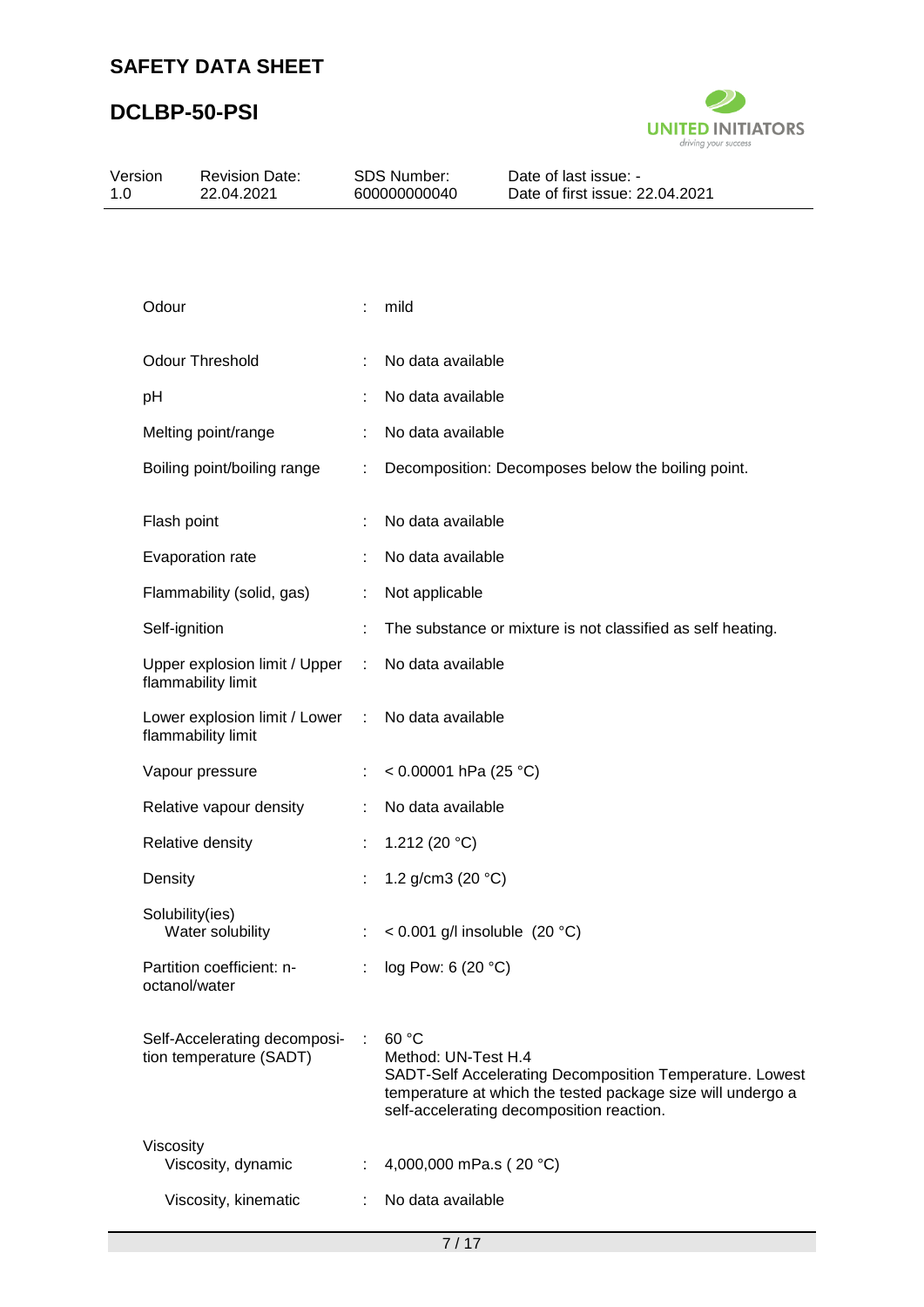### **DCLBP-50-PSI**



| Version<br>1.0 |                      | <b>Revision Date:</b><br>22.04.2021 | <b>SDS Number:</b><br>600000000040 |                                                                                                         | Date of last issue: -<br>Date of first issue: 22.04.2021                                                           |  |
|----------------|----------------------|-------------------------------------|------------------------------------|---------------------------------------------------------------------------------------------------------|--------------------------------------------------------------------------------------------------------------------|--|
|                |                      |                                     |                                    |                                                                                                         |                                                                                                                    |  |
|                |                      | <b>Explosive properties</b>         |                                    | Not explosive                                                                                           |                                                                                                                    |  |
|                | Oxidizing properties |                                     |                                    | The substance or mixture is not classified as oxidizing.<br>Organic peroxide                            |                                                                                                                    |  |
|                |                      | <b>10. STABILITY AND REACTIVITY</b> |                                    |                                                                                                         |                                                                                                                    |  |
|                | Reactivity           |                                     |                                    |                                                                                                         | Stable under recommended storage conditions.                                                                       |  |
|                |                      | Chemical stability                  |                                    |                                                                                                         | Stable under recommended storage conditions.                                                                       |  |
|                | tions                | Possibility of hazardous reac-      | ÷                                  | tion at or below SADT.                                                                                  | Contact with incompatible substances can cause decomposi-                                                          |  |
|                |                      | Conditions to avoid                 |                                    | Protect from contamination.<br>tion at or below SADT.<br>Heat, flames and sparks.<br>Avoid confinement. | Contact with incompatible substances can cause decomposi-                                                          |  |
|                |                      | Incompatible materials              |                                    |                                                                                                         | Accelerators, strong acids and bases, heavy metals and<br>heavy metal salts, reducing agents                       |  |
|                | products             | Hazardous decomposition             | ÷                                  |                                                                                                         | Irritant, caustic, flammable, noxious/toxic gases and vapours<br>can develop in the case of fire and decomposition |  |

### **11. TOXICOLOGICAL INFORMATION**

#### **Acute toxicity**

Not classified based on available information.

### **Components:**

### **Bis-(2,4-dichlorobenzoyl) peroxide:**

| Acute oral toxicity   | : LD50 (Rat): $> 2,000$ mg/kg<br>Method: OECD Test Guideline 423<br>Assessment: The substance or mixture has no acute oral tox-<br>icity                  |
|-----------------------|-----------------------------------------------------------------------------------------------------------------------------------------------------------|
| Acute dermal toxicity | : LD50 (Rabbit): $> 2,000$ mg/kg<br>Assessment: The substance or mixture has no acute dermal<br>toxicity<br>Remarks: Based on data from similar materials |

#### **Skin corrosion/irritation**

Causes mild skin irritation.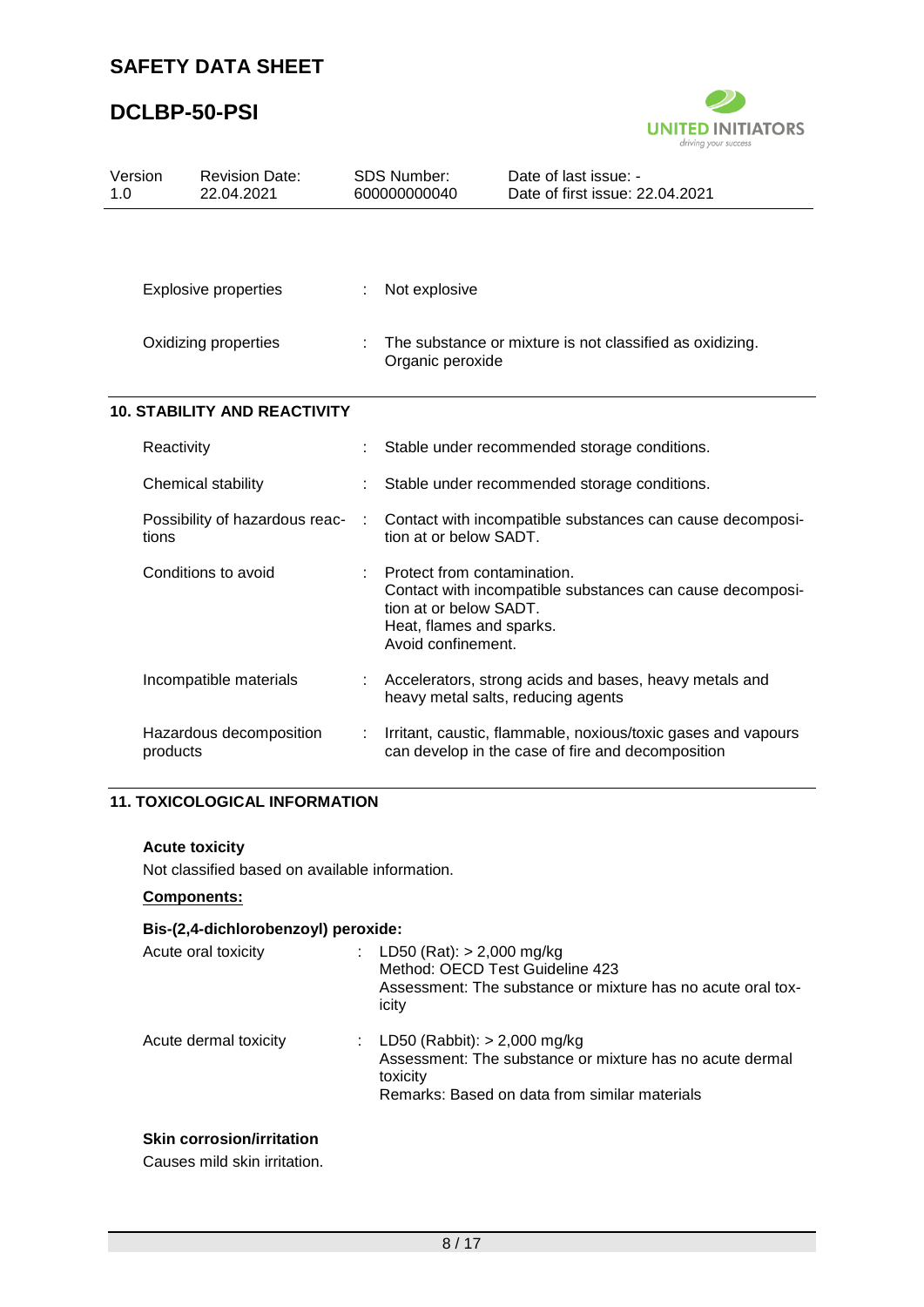

| Version<br>1.0 |                                                | <b>Revision Date:</b><br>22.04.2021                                                 | <b>SDS Number:</b><br>600000000040                               | Date of last issue: -<br>Date of first issue: 22.04.2021     |
|----------------|------------------------------------------------|-------------------------------------------------------------------------------------|------------------------------------------------------------------|--------------------------------------------------------------|
|                |                                                |                                                                                     |                                                                  |                                                              |
|                | <b>Product:</b><br>Species<br>Method<br>Result |                                                                                     | Rabbit<br><b>OECD Test Guideline 404</b><br>Mild skin irritation |                                                              |
|                | Remarks                                        |                                                                                     |                                                                  | May cause skin irritation and/or dermatitis.                 |
|                |                                                | Components:                                                                         |                                                                  |                                                              |
|                |                                                |                                                                                     |                                                                  |                                                              |
|                | <b>Species</b><br>Method<br>Result             | Bis-(2,4-dichlorobenzoyl) peroxide:                                                 | Rabbit<br><b>OECD Test Guideline 404</b><br>Mild skin irritation |                                                              |
|                | Remarks                                        |                                                                                     |                                                                  | May cause skin irritation and/or dermatitis.                 |
|                |                                                | Serious eye damage/eye irritation<br>Not classified based on available information. |                                                                  |                                                              |
|                | Product:                                       |                                                                                     |                                                                  |                                                              |
|                | <b>Species</b><br>Method<br>Result             |                                                                                     | Rabbit<br><b>OECD Test Guideline 437</b><br>No eye irritation    |                                                              |
|                | Remarks                                        |                                                                                     | system.                                                          | Product dust may be irritating to eyes, skin and respiratory |
|                |                                                | Components:                                                                         |                                                                  |                                                              |
|                |                                                | Bis-(2,4-dichlorobenzoyl) peroxide:                                                 |                                                                  |                                                              |
|                | <b>Species</b><br>Method<br>Result             |                                                                                     | Rabbit<br>OECD Test Guideline 437<br>No eye irritation           |                                                              |
|                | Remarks                                        |                                                                                     | and the skin.                                                    | Vapours may cause irritation to the eyes, respiratory system |
|                |                                                | Respiratory or skin sensitisation                                                   |                                                                  |                                                              |
|                |                                                | <b>Skin sensitisation</b>                                                           |                                                                  |                                                              |
|                |                                                | May cause an allergic skin reaction.                                                |                                                                  |                                                              |
|                |                                                | <b>Respiratory sensitisation</b><br>Not classified based on available information.  |                                                                  |                                                              |
|                | Product:                                       |                                                                                     |                                                                  |                                                              |
|                | Method<br>Result                               |                                                                                     | <b>OECD Test Guideline 429</b><br>Causes sensitisation.          |                                                              |

Remarks : Causes sensitisation.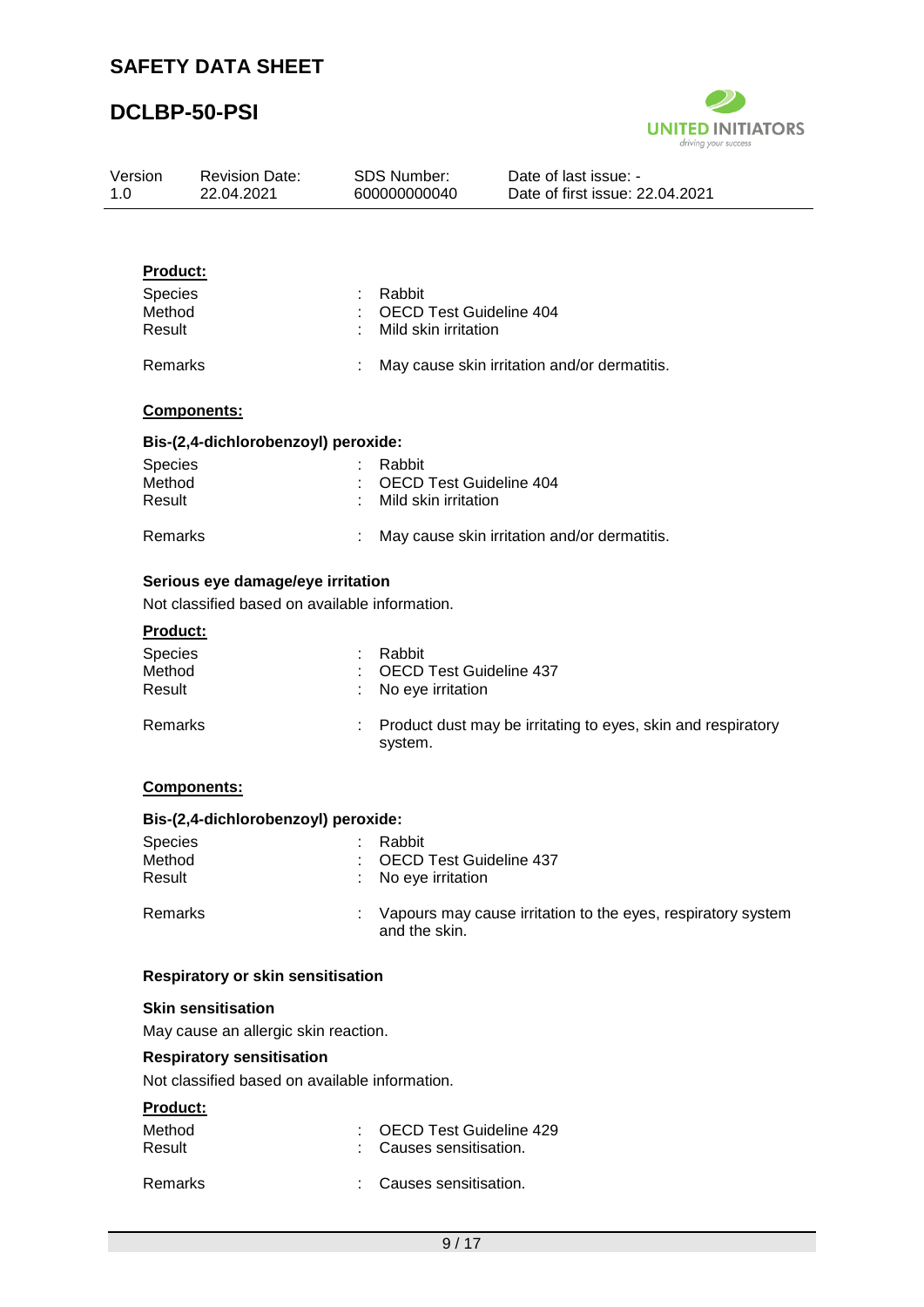

| Version<br>1.0             | <b>Revision Date:</b><br>22.04.2021                                             | <b>SDS Number:</b><br>600000000040 | Date of last issue: -<br>Date of first issue: 22.04.2021                                                                                 |
|----------------------------|---------------------------------------------------------------------------------|------------------------------------|------------------------------------------------------------------------------------------------------------------------------------------|
|                            |                                                                                 |                                    |                                                                                                                                          |
|                            | Components:                                                                     |                                    |                                                                                                                                          |
|                            | Bis-(2,4-dichlorobenzoyl) peroxide:                                             |                                    |                                                                                                                                          |
| Method<br>Result           |                                                                                 |                                    | <b>OECD Test Guideline 429</b><br>May cause sensitisation by skin contact.                                                               |
| Remarks                    |                                                                                 |                                    | Causes sensitisation.                                                                                                                    |
|                            | <b>Germ cell mutagenicity</b><br>Not classified based on available information. |                                    |                                                                                                                                          |
| <b>Product:</b>            |                                                                                 |                                    |                                                                                                                                          |
|                            | Genotoxicity in vitro                                                           | Result: negative                   | Method: OECD Test Guideline 476                                                                                                          |
|                            |                                                                                 | Result: negative                   | Method: OECD Test Guideline 487                                                                                                          |
|                            | Genotoxicity in vivo                                                            |                                    | : Remarks: No data available                                                                                                             |
|                            | <b>Components:</b>                                                              |                                    |                                                                                                                                          |
|                            | Bis-(2,4-dichlorobenzoyl) peroxide:                                             |                                    |                                                                                                                                          |
|                            | Genotoxicity in vitro                                                           | Result: negative                   | Method: OECD Test Guideline 476                                                                                                          |
|                            |                                                                                 | Result: negative                   | Method: OECD Test Guideline 487                                                                                                          |
|                            | Genotoxicity in vivo                                                            |                                    | Remarks: No data available                                                                                                               |
|                            | Carcinogenicity                                                                 |                                    |                                                                                                                                          |
|                            | Not classified based on available information.                                  |                                    |                                                                                                                                          |
| Product:<br><b>Remarks</b> |                                                                                 | ÷.                                 | This information is not available.                                                                                                       |
|                            | <b>Reproductive toxicity</b>                                                    |                                    |                                                                                                                                          |
|                            | May damage fertility or the unborn child.                                       |                                    |                                                                                                                                          |
| Product:                   | Effects on fertility                                                            |                                    | Species: Rat, male and female<br>Dose: 1000 mg/kg bw/d<br>Symptoms: male reproductive effects<br>Target Organs: male reproductive organs |
|                            |                                                                                 |                                    | Species: Rat, male and female<br>Dose: 300 mg/kg bw/d<br>Symptoms: male reproductive effects<br>Target Organs: male reproductive organs  |
|                            |                                                                                 |                                    |                                                                                                                                          |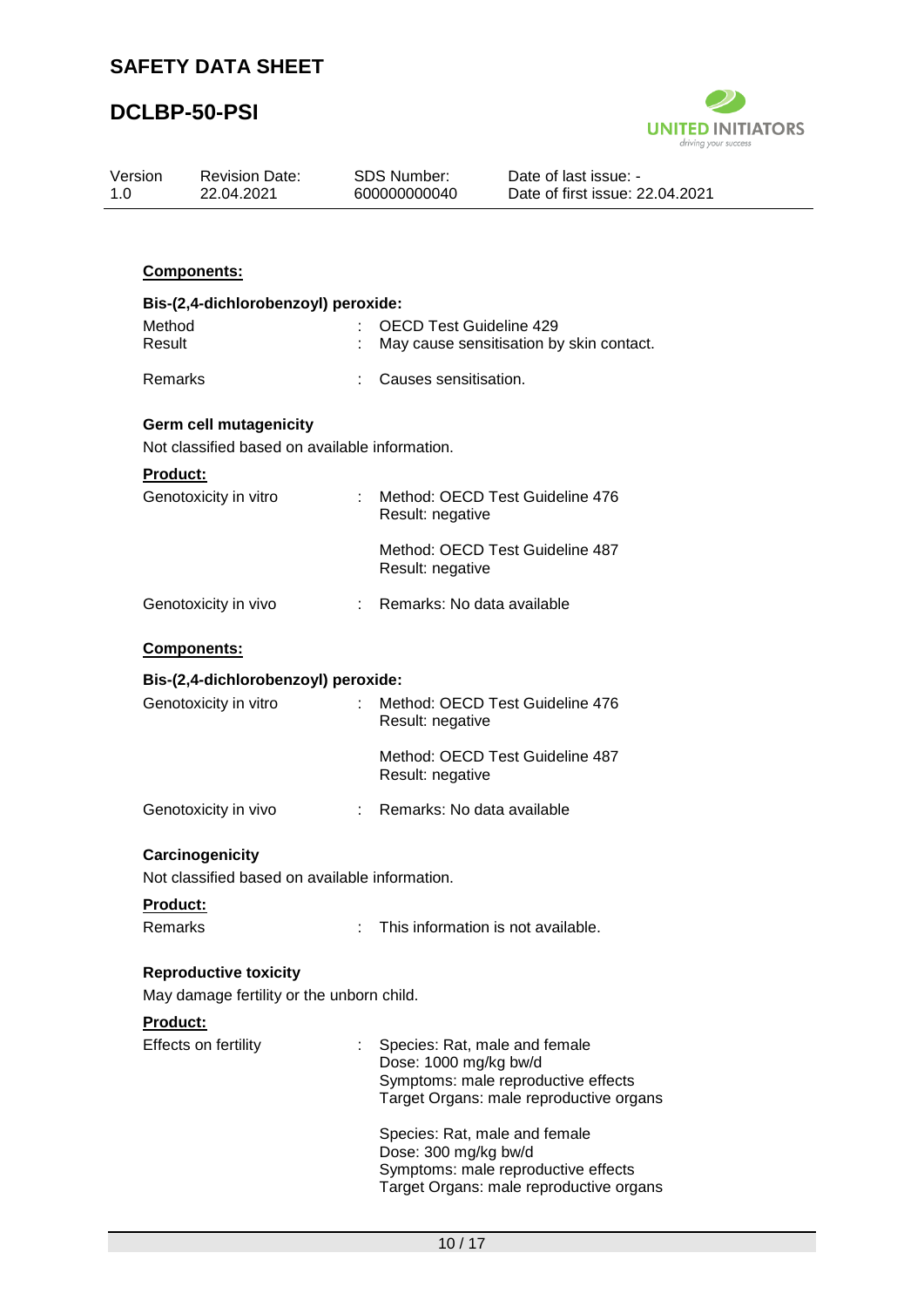

| Version<br>1.0 | <b>Revision Date:</b><br>22.04.2021                                               | <b>SDS Number:</b><br>600000000040 |                                                                                                                                          | Date of last issue: -<br>Date of first issue: 22.04.2021                                                                    |  |  |  |
|----------------|-----------------------------------------------------------------------------------|------------------------------------|------------------------------------------------------------------------------------------------------------------------------------------|-----------------------------------------------------------------------------------------------------------------------------|--|--|--|
|                |                                                                                   |                                    |                                                                                                                                          |                                                                                                                             |  |  |  |
|                | Reproductive toxicity - As-<br>sessment                                           | $\mathcal{L}^{\text{max}}$         |                                                                                                                                          | Clear evidence of adverse effects on sexual function and fertil-<br>ity, and/or on development, based on animal experiments |  |  |  |
|                | Components:                                                                       |                                    |                                                                                                                                          |                                                                                                                             |  |  |  |
|                | Bis-(2,4-dichlorobenzoyl) peroxide:                                               |                                    |                                                                                                                                          |                                                                                                                             |  |  |  |
|                | Effects on fertility                                                              | ÷                                  | Species: Rat, male and female<br>Dose: 1000 mg/kg bw/d<br>Symptoms: male reproductive effects<br>Target Organs: male reproductive organs |                                                                                                                             |  |  |  |
|                |                                                                                   |                                    | Species: Rat, male and female<br>Dose: 300 mg/kg bw/d                                                                                    | Symptoms: male reproductive effects<br>Target Organs: male reproductive organs                                              |  |  |  |
|                | Reproductive toxicity - As-<br>sessment                                           |                                    |                                                                                                                                          | Clear evidence of adverse effects on sexual function and fertil-<br>ity, and/or on development, based on animal experiments |  |  |  |
|                | <b>STOT - single exposure</b><br>Not classified based on available information.   |                                    |                                                                                                                                          |                                                                                                                             |  |  |  |
|                | Product:                                                                          |                                    |                                                                                                                                          |                                                                                                                             |  |  |  |
|                | Remarks                                                                           |                                    | No data available                                                                                                                        |                                                                                                                             |  |  |  |
|                | <b>STOT - repeated exposure</b><br>Not classified based on available information. |                                    |                                                                                                                                          |                                                                                                                             |  |  |  |
|                | Product:                                                                          |                                    |                                                                                                                                          |                                                                                                                             |  |  |  |
|                | Remarks                                                                           |                                    | No data available                                                                                                                        |                                                                                                                             |  |  |  |
|                | Components:                                                                       |                                    |                                                                                                                                          |                                                                                                                             |  |  |  |
|                | Bis-(2,4-dichlorobenzoyl) peroxide:                                               |                                    |                                                                                                                                          |                                                                                                                             |  |  |  |
|                | Exposure routes<br><b>Target Organs</b>                                           |                                    | Oral<br>male reproductive organs                                                                                                         |                                                                                                                             |  |  |  |
|                | <b>Repeated dose toxicity</b>                                                     |                                    |                                                                                                                                          |                                                                                                                             |  |  |  |
|                | <b>Product:</b>                                                                   |                                    |                                                                                                                                          |                                                                                                                             |  |  |  |
|                | Species                                                                           |                                    | Rat                                                                                                                                      |                                                                                                                             |  |  |  |
|                | Exposure time                                                                     |                                    | 300 mg/kg<br>28 d                                                                                                                        |                                                                                                                             |  |  |  |
|                | Species<br><b>Application Route</b><br>Exposure time<br>Method                    |                                    | Rat<br>Oral<br>90 d<br><b>OECD Test Guideline 408</b>                                                                                    |                                                                                                                             |  |  |  |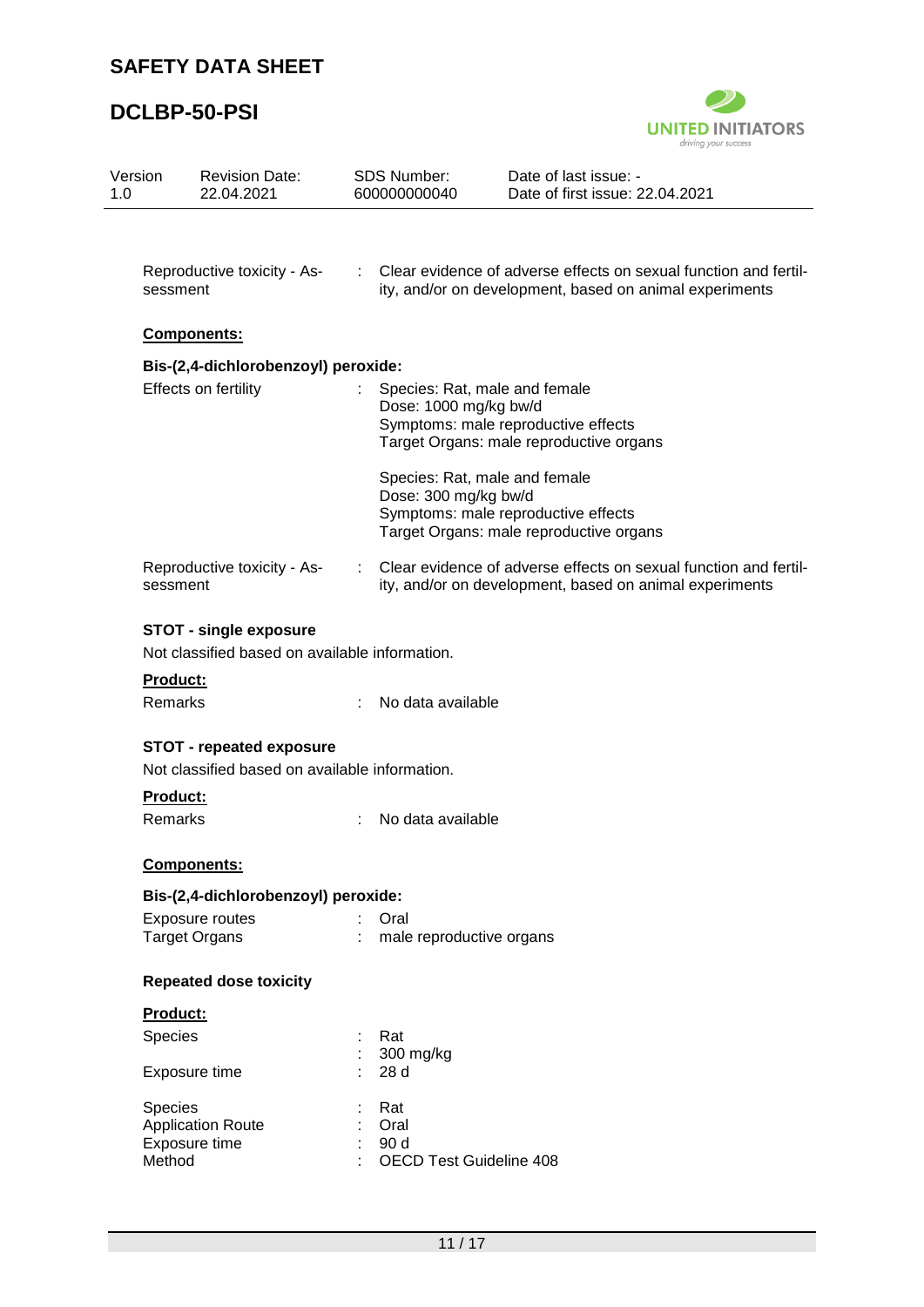

| Version<br>1.0  | <b>Revision Date:</b><br>22.04.2021                                                               |    | SDS Number:<br>600000000040    | Date of last issue: -<br>Date of first issue: 22.04.2021 |
|-----------------|---------------------------------------------------------------------------------------------------|----|--------------------------------|----------------------------------------------------------|
|                 |                                                                                                   |    |                                |                                                          |
|                 | Components:                                                                                       |    |                                |                                                          |
|                 | Bis-(2,4-dichlorobenzoyl) peroxide:                                                               |    |                                |                                                          |
| Species         |                                                                                                   |    | Rat<br>300 mg/kg               |                                                          |
|                 | Exposure time                                                                                     |    | 28 d                           |                                                          |
| Species         | <b>Application Route</b>                                                                          |    | Rat<br>Oral<br>90 d            |                                                          |
| Method          | Exposure time                                                                                     |    | <b>OECD Test Guideline 408</b> |                                                          |
| <b>Product:</b> | <b>Aspiration toxicity</b><br>Not classified based on available information.<br>No data available |    |                                |                                                          |
|                 | <b>Further information</b>                                                                        |    |                                |                                                          |
| Product:        |                                                                                                   |    |                                |                                                          |
| Remarks         |                                                                                                   | ÷  | No data available              |                                                          |
|                 | Components:                                                                                       |    |                                |                                                          |
|                 | Bis-(2,4-dichlorobenzoyl) peroxide:                                                               |    |                                |                                                          |
| Remarks         |                                                                                                   | ÷. | No data available              |                                                          |
|                 |                                                                                                   |    |                                |                                                          |

### **12. ECOLOGICAL INFORMATION**

| <b>Ecotoxicity</b> |
|--------------------|
|--------------------|

| <b>Product:</b>                                          |   |                                                                                                                |
|----------------------------------------------------------|---|----------------------------------------------------------------------------------------------------------------|
| Toxicity to fish                                         |   | : LC50 (Poecilia reticulata (guppy)): $> 1,000$ mg/l<br>Exposure time: 96 h<br>Method: OECD Test Guideline 203 |
| Toxicity to daphnia and other :<br>aquatic invertebrates |   | EC50 (Daphnia magna (Water flea)): > 100 mg/l<br>Method: OECD Test Guideline 202                               |
| Toxicity to algae/aquatic<br>plants                      | ÷ | EC50 (Pseudokirchneriella subcapitata (green algae)): > 100<br>mq/l<br>Method: OECD Test Guideline 201         |
|                                                          |   | NOEC (Pseudokirchneriella subcapitata (green algae)): < 100<br>mg/l<br>Method: OECD Test Guideline 201         |
| Toxicity to microorganisms : EC10: 500 - 1,000 mg/l      |   |                                                                                                                |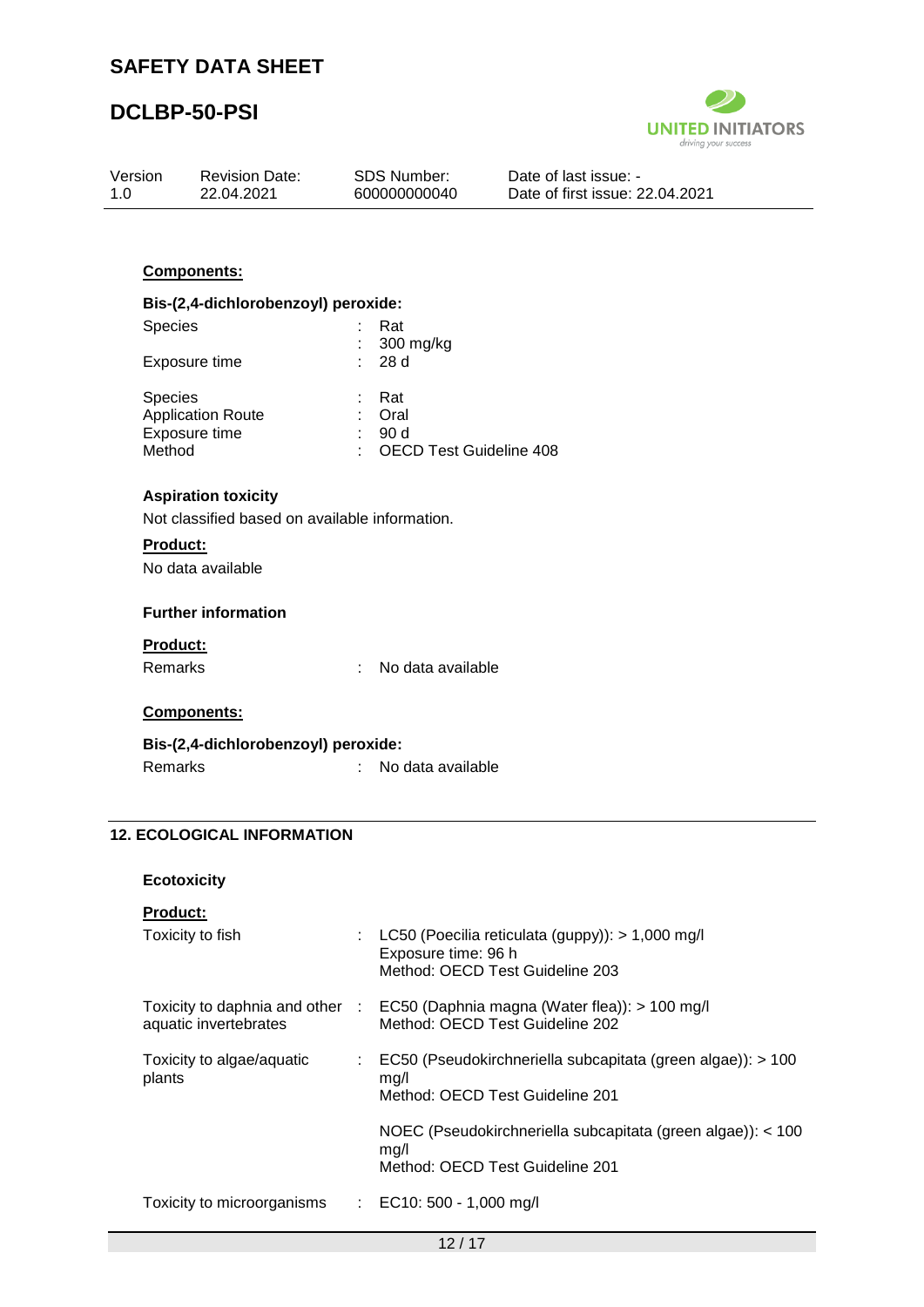

| Version<br>1.0 |                 | <b>Revision Date:</b><br>22.04.2021                      |    | <b>SDS Number:</b><br>600000000040                                              | Date of last issue: -<br>Date of first issue: 22.04.2021                                         |
|----------------|-----------------|----------------------------------------------------------|----|---------------------------------------------------------------------------------|--------------------------------------------------------------------------------------------------|
|                |                 |                                                          |    |                                                                                 |                                                                                                  |
|                |                 |                                                          |    | Exposure time: 0.5 h<br>Method: OECD Test Guideline 209                         |                                                                                                  |
|                |                 | <b>Ecotoxicology Assessment</b>                          |    |                                                                                 |                                                                                                  |
|                |                 | Acute aquatic toxicity                                   | ÷  |                                                                                 | This product has no known ecotoxicological effects.                                              |
|                |                 | Chronic aquatic toxicity                                 | ÷. |                                                                                 | This product has no known ecotoxicological effects.                                              |
|                |                 | Components:                                              |    |                                                                                 |                                                                                                  |
|                |                 | Bis-(2,4-dichlorobenzoyl) peroxide:                      |    |                                                                                 |                                                                                                  |
|                |                 | Toxicity to fish                                         |    | Exposure time: 96 h<br>Method: OECD Test Guideline 203                          | LC50 (Poecilia reticulata (guppy)): > 1,000 mg/l                                                 |
|                |                 | Toxicity to daphnia and other :<br>aquatic invertebrates |    | Exposure time: 48 h<br>Method: OECD Test Guideline 202                          | EC50 (Daphnia magna (Water flea)): > 100 mg/l<br>Remarks: No toxicity at the limit of solubility |
|                | plants          | Toxicity to algae/aquatic                                |    | mg/l<br>Exposure time: 72 h<br>Method: OECD Test Guideline 201                  | EC50 (Pseudokirchneriella subcapitata (green algae)): > 100                                      |
|                |                 |                                                          |    | mg/l<br>Exposure time: 72 h<br>Method: OECD Test Guideline 201                  | NOEC (Pseudokirchneriella subcapitata (green algae)): > 100                                      |
|                |                 | Toxicity to microorganisms                               | ÷. | $EC10: < 1,000$ mg/l<br>Exposure time: 0.5 h<br>Method: OECD Test Guideline 209 |                                                                                                  |
|                |                 | <b>Ecotoxicology Assessment</b>                          |    |                                                                                 |                                                                                                  |
|                |                 | Acute aquatic toxicity                                   | t. |                                                                                 | This product has no known ecotoxicological effects.                                              |
|                |                 | Chronic aquatic toxicity                                 | ÷. |                                                                                 | This product has no known ecotoxicological effects.                                              |
|                |                 | <b>Persistence and degradability</b>                     |    |                                                                                 |                                                                                                  |
|                | <b>Product:</b> |                                                          |    |                                                                                 |                                                                                                  |
|                |                 | Biodegradability                                         |    | Result: Biodegradable                                                           | Method: OECD Test Guideline 301D                                                                 |
|                |                 | Components:                                              |    |                                                                                 |                                                                                                  |
|                |                 | Bis-(2,4-dichlorobenzoyl) peroxide:                      |    |                                                                                 |                                                                                                  |
|                |                 | Biodegradability                                         |    | Result: Biodegradable                                                           | Method: OECD Test Guideline 301D                                                                 |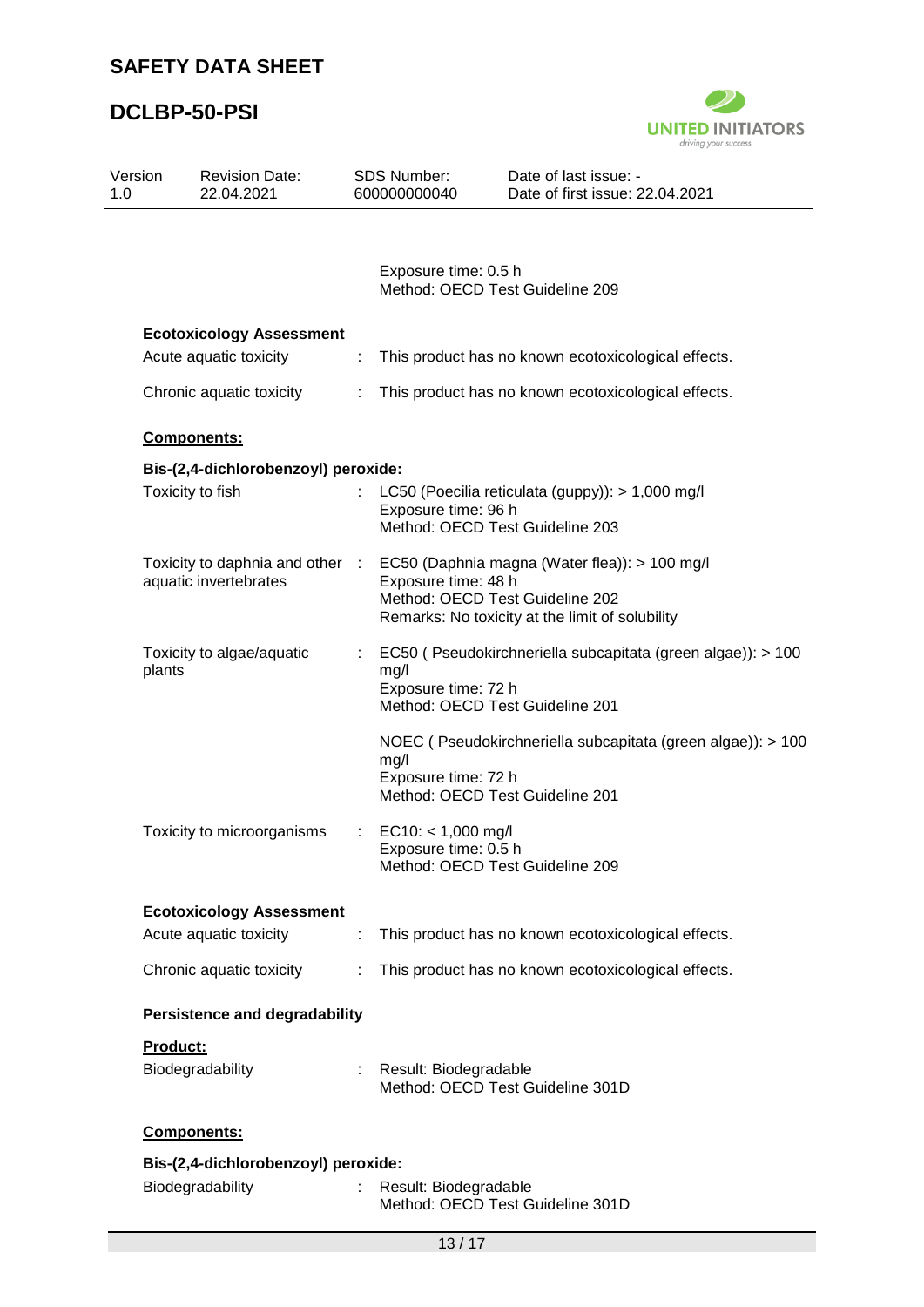

| Version<br>1.0 | <b>Revision Date:</b><br>22.04.2021              |    | <b>SDS Number:</b><br>600000000040                         | Date of last issue: -<br>Date of first issue: 22.04.2021                                                               |  |
|----------------|--------------------------------------------------|----|------------------------------------------------------------|------------------------------------------------------------------------------------------------------------------------|--|
|                |                                                  |    |                                                            |                                                                                                                        |  |
|                |                                                  |    |                                                            |                                                                                                                        |  |
|                | <b>Bioaccumulative potential</b>                 |    |                                                            |                                                                                                                        |  |
|                | Components:                                      |    |                                                            |                                                                                                                        |  |
|                | Bis-(2,4-dichlorobenzoyl) peroxide:              |    |                                                            |                                                                                                                        |  |
|                | Partition coefficient: n-<br>octanol/water       |    | : $log Pow: 6 (20 °C)$                                     |                                                                                                                        |  |
|                | <b>Mobility in soil</b>                          |    |                                                            |                                                                                                                        |  |
|                | No data available                                |    |                                                            |                                                                                                                        |  |
|                | Other adverse effects                            |    |                                                            |                                                                                                                        |  |
| Product:       |                                                  |    |                                                            |                                                                                                                        |  |
| mation         | Additional ecological infor- : No data available |    |                                                            |                                                                                                                        |  |
|                | Components:                                      |    |                                                            |                                                                                                                        |  |
|                | Bis-(2,4-dichlorobenzoyl) peroxide:              |    |                                                            |                                                                                                                        |  |
| mation         | Additional ecological infor- : No data available |    |                                                            |                                                                                                                        |  |
|                |                                                  |    |                                                            |                                                                                                                        |  |
|                | <b>13. DISPOSAL CONSIDERATIONS</b>               |    |                                                            |                                                                                                                        |  |
|                | <b>Disposal methods</b>                          |    |                                                            |                                                                                                                        |  |
|                | Waste from residues                              | ÷  | courses or the soil.<br>cal or used container.             | The product should not be allowed to enter drains, water<br>Do not contaminate ponds, waterways or ditches with chemi- |  |
|                |                                                  |    |                                                            | Dispose of wastes in an approved waste disposal facility.                                                              |  |
|                | Contaminated packaging                           | ÷. | Empty remaining contents.<br>Dispose of as unused product. |                                                                                                                        |  |

## **14. TRANSPORT INFORMATION**

#### **International Regulations**

| <b>UNRTDG</b><br>UN number<br>Proper shipping name | $\therefore$ UN 3106<br>: ORGANIC PEROXIDE TYPE D, SOLID<br>(DI-2,4-DICHLOROBENZOYL PEROXIDE) |
|----------------------------------------------------|-----------------------------------------------------------------------------------------------|
| Class<br>Packing group                             | 5.2<br>: Not assigned by regulation                                                           |

Do not re-use empty containers.

Do not burn, or use a cutting torch on, the empty drum. Dispose of in accordance with local regulations.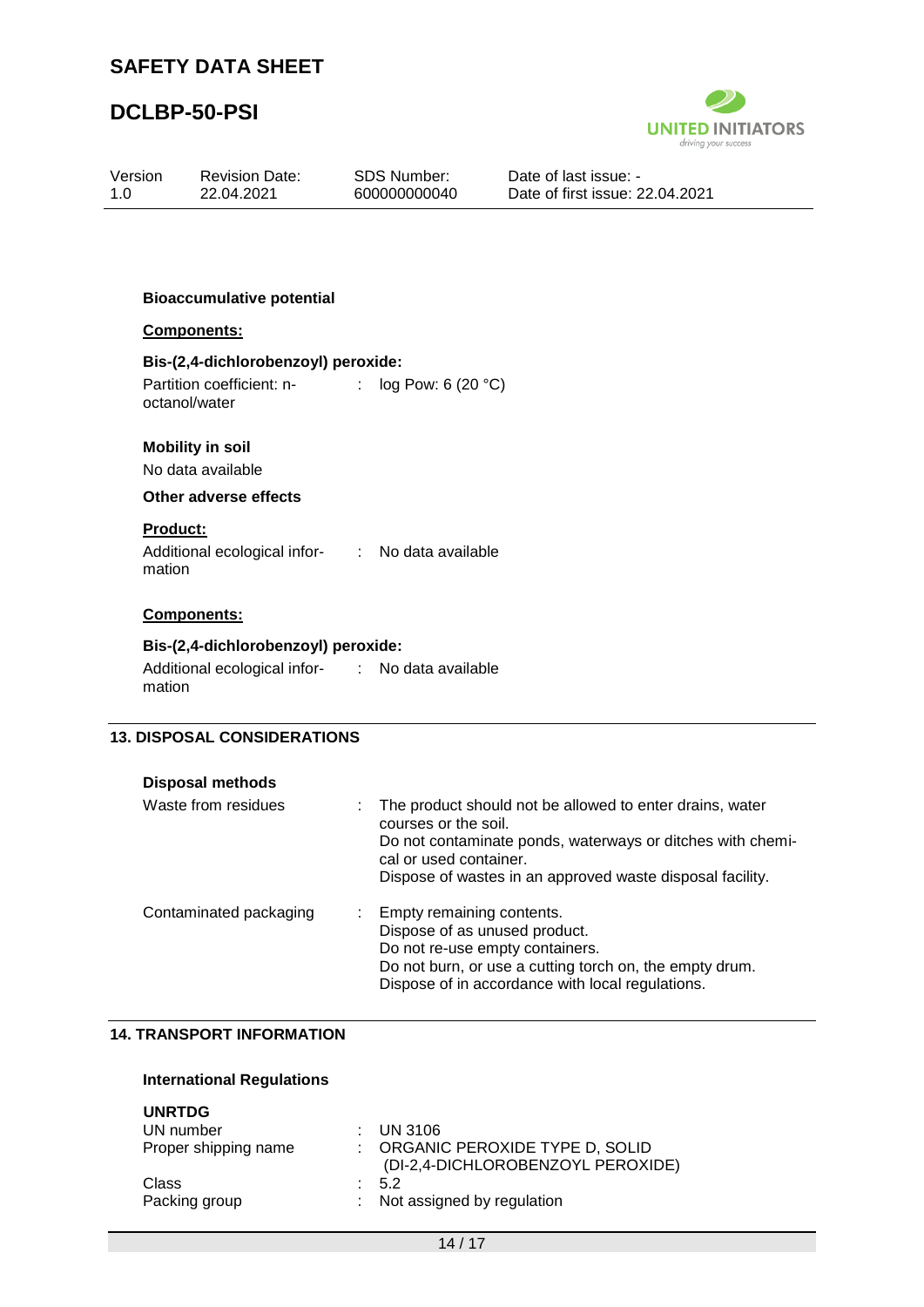

| Version<br>1.0 |                      | <b>Revision Date:</b><br>22.04.2021 | <b>SDS Number:</b><br>600000000040 | Date of last issue: -<br>Date of first issue: 22.04.2021            |  |  |
|----------------|----------------------|-------------------------------------|------------------------------------|---------------------------------------------------------------------|--|--|
|                |                      |                                     |                                    |                                                                     |  |  |
|                | Labels               |                                     | : 5.2                              |                                                                     |  |  |
|                | <b>IATA-DGR</b>      |                                     |                                    |                                                                     |  |  |
|                | UN/ID No.            |                                     | <b>UN 3106</b>                     |                                                                     |  |  |
|                | Proper shipping name |                                     | Organic peroxide type D, solid     | (Di-2,4-dichlorobenzoyl peroxide)                                   |  |  |
|                | Class                |                                     | 5.2                                |                                                                     |  |  |
|                | Packing group        |                                     | Not assigned by regulation         |                                                                     |  |  |
|                | Labels               |                                     |                                    | Organic Peroxides, Keep Away From Heat                              |  |  |
|                | aircraft)            | Packing instruction (cargo          | 570                                |                                                                     |  |  |
|                | ger aircraft)        | Packing instruction (passen-        | 570                                |                                                                     |  |  |
|                | <b>IMDG-Code</b>     |                                     |                                    |                                                                     |  |  |
|                | UN number            |                                     | <b>UN 3106</b>                     |                                                                     |  |  |
|                |                      | Proper shipping name                |                                    | ORGANIC PEROXIDE TYPE D, SOLID<br>(DI-2,4-DICHLOROBENZOYL PEROXIDE) |  |  |
|                | Class                |                                     | 5.2                                |                                                                     |  |  |
|                | Packing group        |                                     | Not assigned by regulation         |                                                                     |  |  |
|                | Labels               |                                     | 5.2                                |                                                                     |  |  |
|                | EmS Code             |                                     | $F-J, S-R$                         |                                                                     |  |  |
|                |                      | Marine pollutant                    | no                                 |                                                                     |  |  |

#### **Transport in bulk according to IMO instruments**

Not applicable for product as supplied.

#### **Special precautions for user**

The transport classification(s) provided herein are for informational purposes only, and solely based upon the properties of the unpackaged material as it is described within this Safety Data Sheet. Transportation classifications may vary by mode of transportation, package sizes, and variations in regional or country regulations.

#### **15. REGULATORY INFORMATION**

#### **Safety, health and environmental regulations/legislation specific for the substance or mixture**

Gefahrgruppe nach DGUV 13 Vorschrift 13 (bisher BGV B4): II (German regulatory requirements)

#### **The components of this product are reported in the following inventories:**

| TCSI (TW)  | On the inventory, or in compliance with the inventory  |
|------------|--------------------------------------------------------|
| TSCA (US)  | All substances listed as active on the TSCA inventory  |
| AICS (AU)  | On the inventory, or in compliance with the inventory  |
| DSL (CA)   | All components of this product are on the Canadian DSL |
| KECI (KR)  | On the inventory, or in compliance with the inventory  |
| PICCS (PH) | On the inventory, or in compliance with the inventory  |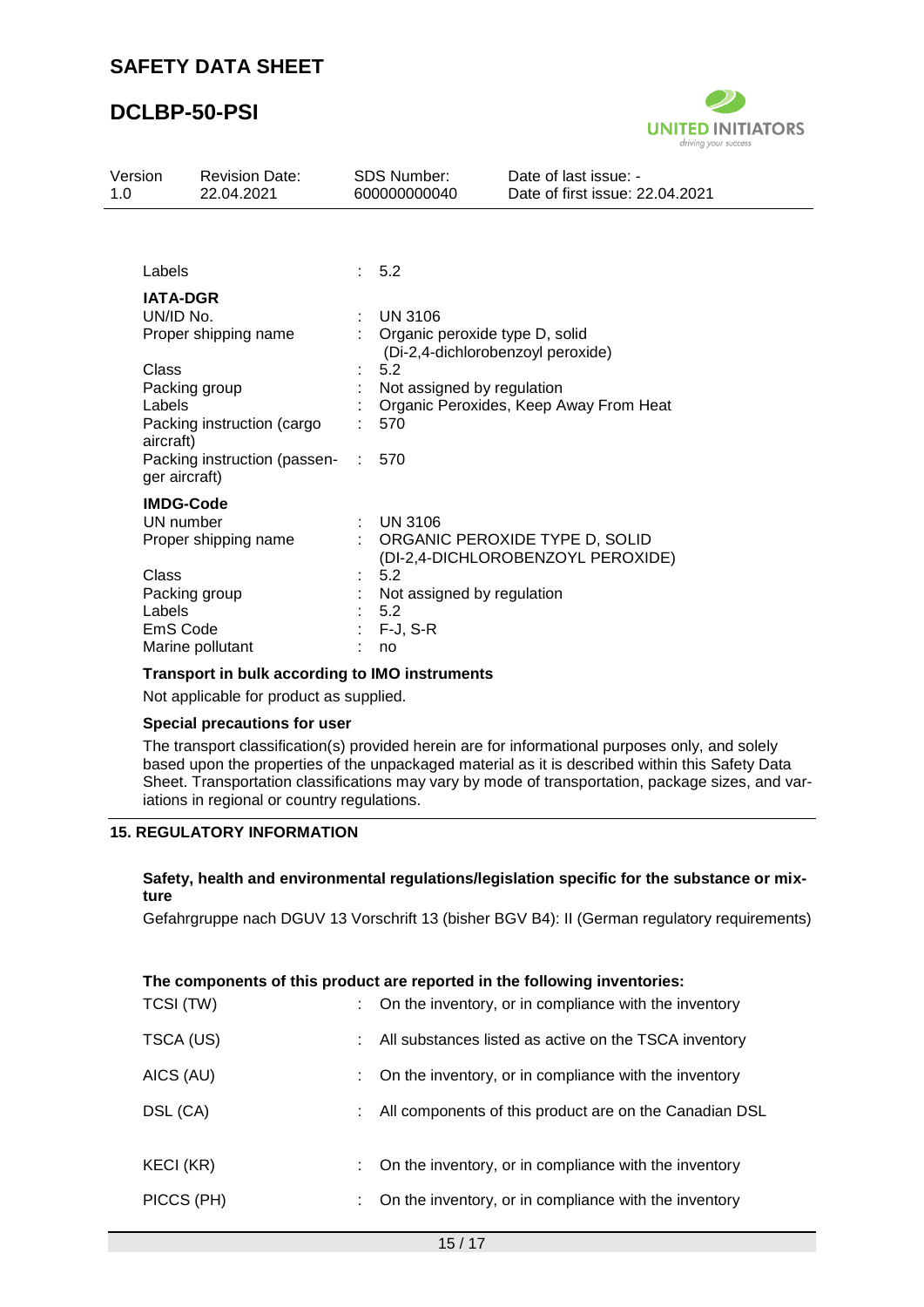### **DCLBP-50-PSI**



| Version<br>1.0 | <b>Revision Date:</b><br>22.04.2021                    |    | <b>SDS Number:</b><br>600000000040                                                                                                                                                                                                                        | Date of last issue: -<br>Date of first issue: 22.04.2021                                                               |  |
|----------------|--------------------------------------------------------|----|-----------------------------------------------------------------------------------------------------------------------------------------------------------------------------------------------------------------------------------------------------------|------------------------------------------------------------------------------------------------------------------------|--|
|                |                                                        |    |                                                                                                                                                                                                                                                           |                                                                                                                        |  |
| IECSC (CN)     |                                                        |    | On the inventory, or in compliance with the inventory                                                                                                                                                                                                     |                                                                                                                        |  |
|                | <b>16. OTHER INFORMATION</b>                           |    |                                                                                                                                                                                                                                                           |                                                                                                                        |  |
|                | <b>Further information</b>                             |    |                                                                                                                                                                                                                                                           |                                                                                                                        |  |
|                | Other information                                      |    | This safety datasheet only contains information relating to<br>safety and does not replace any product information or prod-<br>uct specification.<br>These safety instructions also apply to empty packaging which<br>may still contain product residues. |                                                                                                                        |  |
| Sheet          | Sources of key data used to<br>compile the Safety Data | ÷. | cy, http://echa.europa.eu/                                                                                                                                                                                                                                | Internal technical data, data from raw material SDSs, OECD<br>eChem Portal search results and European Chemicals Agen- |  |
| Date format    |                                                        |    | dd.mm.yyyy                                                                                                                                                                                                                                                |                                                                                                                        |  |

#### **Full text of other abbreviations**

AICS - Australian Inventory of Chemical Substances; AIIC - Australian Inventory of Industrial Chemicals; ANTT - National Agency for Transport by Land of Brazil; ASTM - American Society for the Testing of Materials; bw - Body weight; CMR - Carcinogen, Mutagen or Reproductive Toxicant; DIN - Standard of the German Institute for Standardisation; DSL - Domestic Substances List (Canada); ECx - Concentration associated with x% response; ELx - Loading rate associated with x% response; EmS - Emergency Schedule; ENCS - Existing and New Chemical Substances (Japan); ErCx - Concentration associated with x% growth rate response; ERG - Emergency Response Guide; GHS - Globally Harmonized System; GLP - Good Laboratory Practice; IARC - International Agency for Research on Cancer; IATA - International Air Transport Association; IBC - International Code for the Construction and Equipment of Ships carrying Dangerous Chemicals in Bulk; IC50 - Half maximal inhibitory concentration; ICAO - International Civil Aviation Organization; IECSC - Inventory of Existing Chemical Substances in China; IMDG - International Maritime Dangerous Goods; IMO - International Maritime Organization; ISHL - Industrial Safety and Health Law (Japan); ISO - International Organisation for Standardization; KECI - Korea Existing Chemicals Inventory; LC50 - Lethal Concentration to 50 % of a test population; LD50 - Lethal Dose to 50% of a test population (Median Lethal Dose); MARPOL - International Convention for the Prevention of Pollution from Ships; n.o.s. - Not Otherwise Specified; Nch - Chilean Norm; NO(A)EC - No Observed (Adverse) Effect Concentration; NO(A)EL - No Observed (Adverse) Effect Level; NOELR - No Observable Effect Loading Rate; NOM - Official Mexican Norm; NTP - National Toxicology Program; NZIoC - New Zealand Inventory of Chemicals; OECD - Organization for Economic Co-operation and Development; OPPTS - Office of Chemical Safety and Pollution Prevention; PBT - Persistent, Bioaccumulative and Toxic substance; PICCS - Philippines Inventory of Chemicals and Chemical Substances; (Q)SAR - (Quantitative) Structure Activity Relationship; REACH - Regulation (EC) No 1907/2006 of the European Parliament and of the Council concerning the Registration, Evaluation, Authorisation and Restriction of Chemicals; SADT - Self-Accelerating Decomposition Temperature; SDS - Safety Data Sheet; TCSI - Taiwan Chemical Substance Inventory; TDG - Transportation of Dangerous Goods; TSCA - Toxic Substances Control Act (United States); UN - United Nations; UNRTDG - United Nations Recommendations on